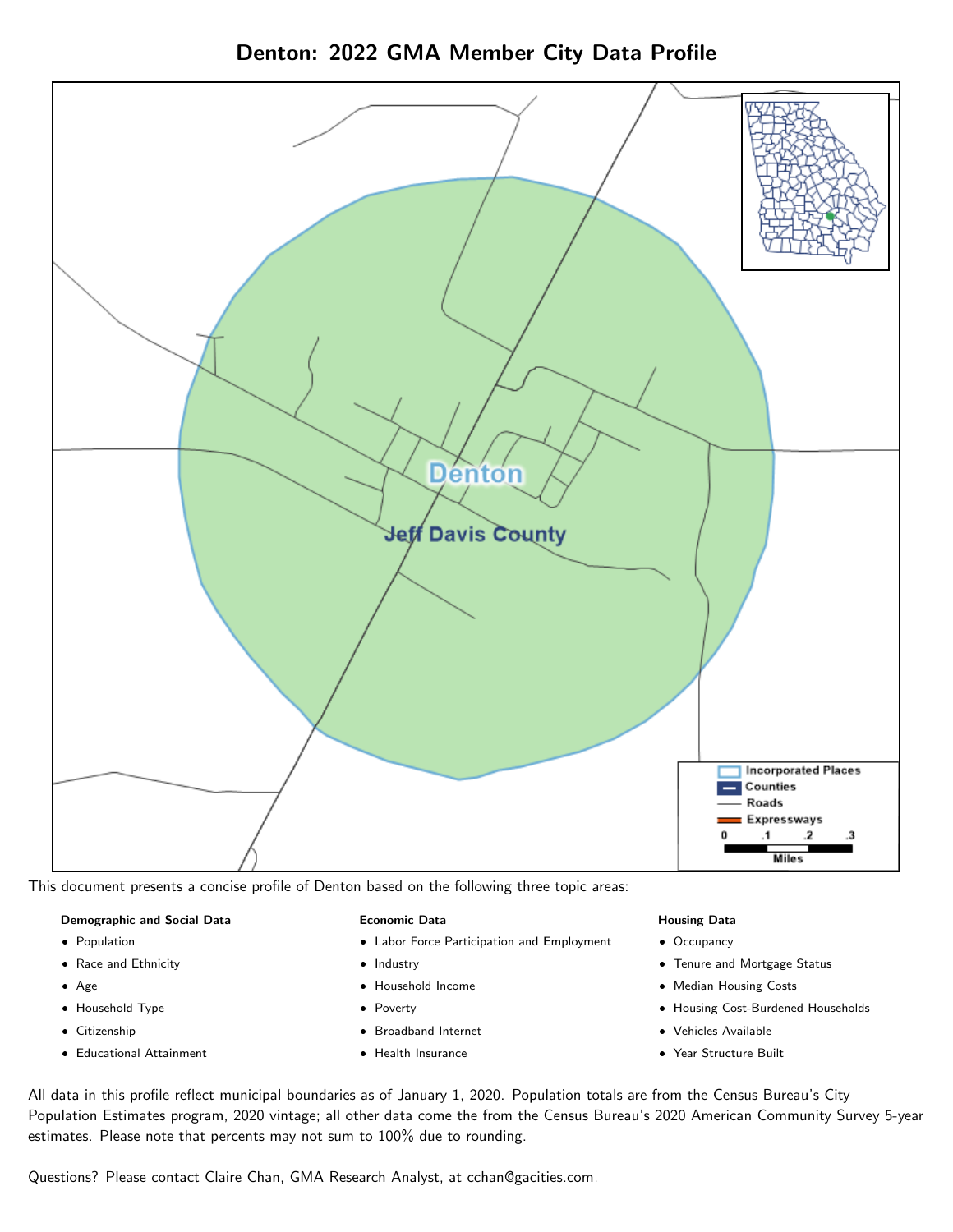# Denton: Demographic and Social







# **Citizenship**

| <b>Native Born</b><br>100% |  |
|----------------------------|--|

Source: American Community Survey, 2020 5-year estimates, table B05002 Source: American Community Survey, 2020 5-year estimates, table B15002

## Race and Ethnicity



## Household Type



Source: American Community Survey, 2020 5-year estimates, table B01001 Source: American Community Survey, 2020 5-year estimates, table B11001

## Educational Attainment



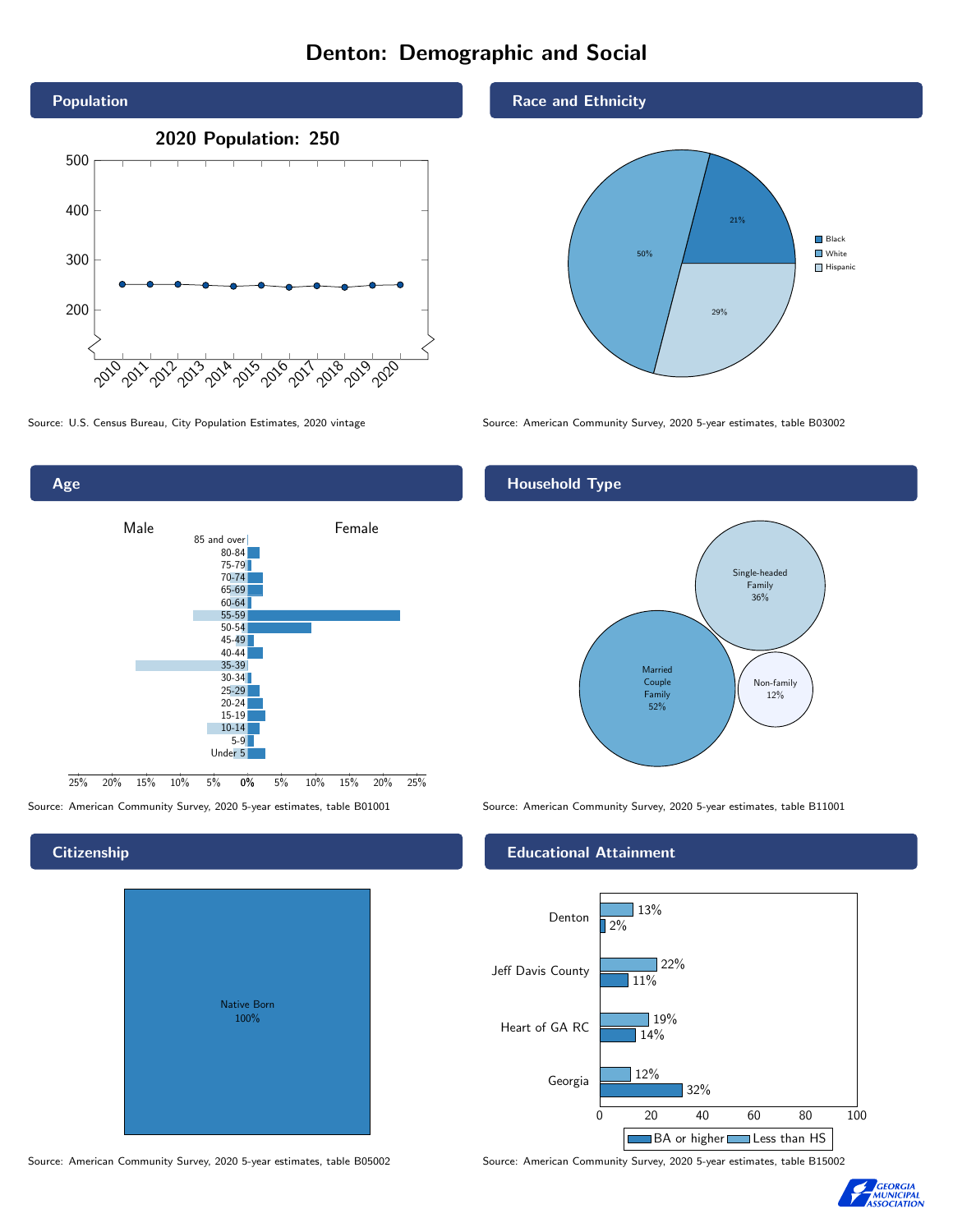# Denton: Economic







Source: American Community Survey, 2020 5-year estimates, table B23001 Note: Unemployment rate is based upon the civilian labor force.

## Industry

| Agriculture, forestry, fishing and hunting, and mining      | $0\%$ |
|-------------------------------------------------------------|-------|
| Construction                                                | $0\%$ |
| Manufacturing                                               | 34%   |
| <b>Wholesale Trade</b>                                      | $0\%$ |
| Retail Trade                                                | $1\%$ |
| Transportation and warehousing, and utilities               |       |
| Information                                                 | $0\%$ |
| Finance and insurance, real estate, rental, leasing         |       |
| Professional, scientific, mgt, administrative, waste mgt    |       |
| Educational services, and health care and social assistance |       |
| Arts, entertainment, recreation, accommodation, food        |       |
| service                                                     |       |
| Other services, except public administration                |       |
| Public administration                                       |       |

Source: American Community Survey, 2020 5-year estimates, table C24030



Source: American Community Survey, 2020 5-year estimates, tables B19013 and B19025 Source: American Community Survey, 2020 5-year estimates, table B17010



Poverty



## **Health Insurance**



Source: American Community Survey, 2020 5-year estimates, table B28002 Source: American Community Survey, 2020 5-year estimates, table B18135